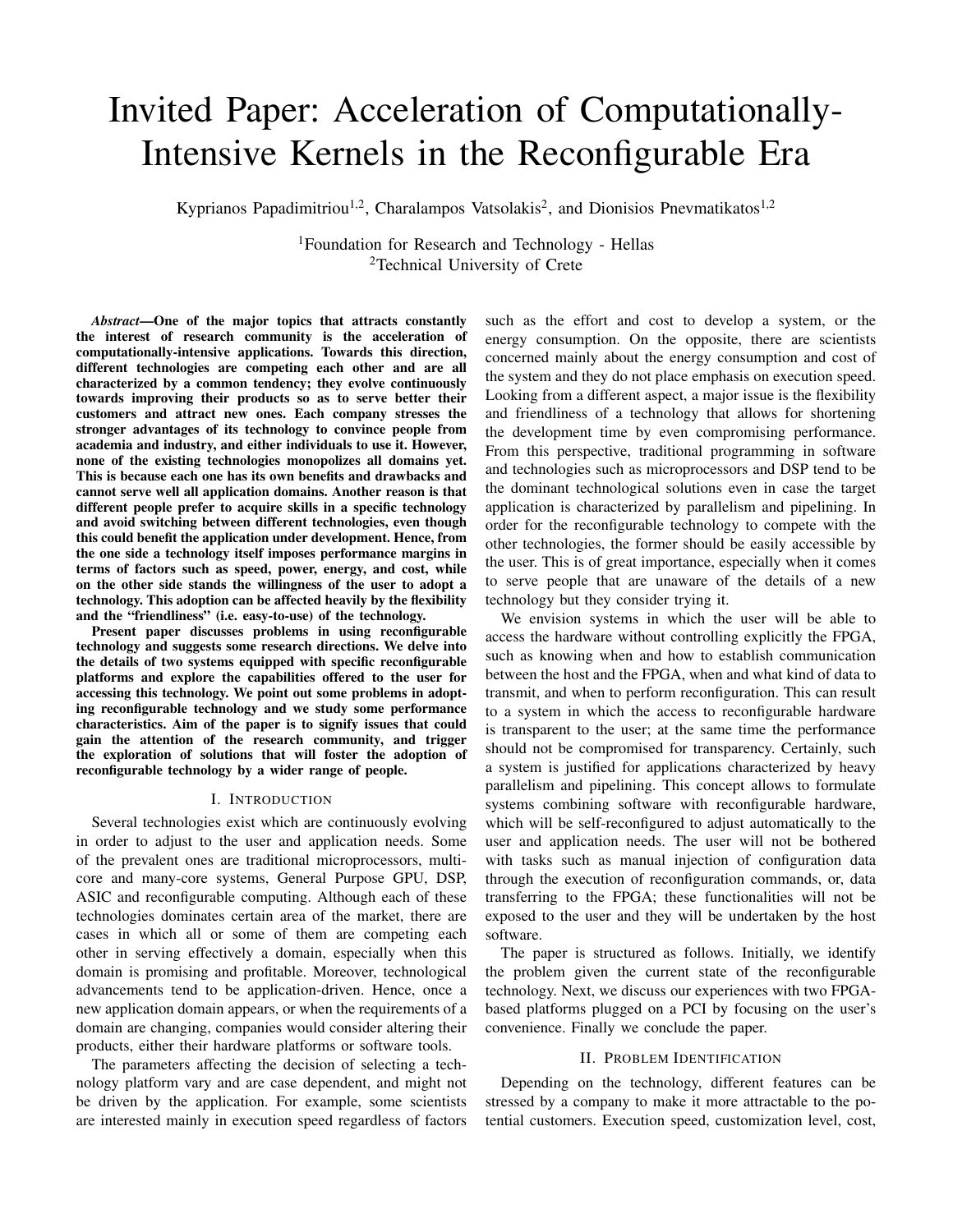power and energy consumption are some of them. Another factor is the easiness in adopting and using a technology. All these factors can be considered as metrics constituting the performance criterion. From the user perspective, the decision of selecting a technology can differ even amongst two individuals that target the same application. This is because the selection criterion with the highest priority can be different for every individual. For example, the decision can rely mainly on the comfort of the individual and less on the application demands and the advantages of a technology. The reason someone chooses a technology can be irrational and contradictory, e.g. someone who will develop an application but does not intend to put effort in learning a technology even though it would provide remarkable results in the specific application domain; however, this scenario is very realistic.

Many users and developers prefer completing the development cycle without experiencing the hassle of optimizing a system, or passing through the learning curve for acquiring new skills. At the same time they prefer keeping a system at a reasonable level of performance, and not putting effort in order to elevate performance at the highest achievable level. The concept of integrating reconfigurable technology for accelerating kernels in certain cases seems appealing; this applies perfectly in the generic domain of desktop computing. In order for this to happen, two main requirements should be satisfied; first, reconfigurable technology should be accessed effectively by the software host, and second, the access to the reconfigurable hardware should remain transparent to the user.

Different people differ in the way they develop the same application due to the different habits and style in programming. There are experienced programmers skilled in a hardware programming language (HDL) but the vast amount of people prefers software-like programming. For example, there are people programming in Fortran that do not want to switch to a different language as they will experience a learning curve. Also, there are people preferring to program in C, or in a simpler language like Matlab, or even users wanting to use scripting languages in order to get the results of their computation. The level into which each people of the aforesaid categories would be bothered and change its programming habits in order to accelerate a kernel is a personal matter, and does not fall within the scope of the present work. Furthermore, there are simple users that need to execute heavy tasks such as real-time video processing, 3D rendering, or large FIR filters, not willing to program in any language.

To overcome the above issues reconfigurable hardware should be accessed in a transparent manner by the host. Efficient IP cores residing in an repository can be available for configuring the FPGA when needed. The set of IP cores that will reside in a desktop computer depend on the user needs. For example, if the user works extensively on image processing then the repository should house relevant IP cores. Once a heavy task is called the corresponding IP core will be loaded, e.g. the user clicks an option on the toolbar of an image processing program. This way the FPGA acts as a coprocessor, while the system adjusts itself to the changing performance

demands. At the same time, the user is not bothered controlling the FPGA or being aware that processing has been transferred to the FPGA.

In order to build such systems, device drivers and APIs are needed, which allow the host computer to interface with the FPGA platform. High-speed interfaces should connect the host with the FPGA platforms, such as PCI, Ethernet or USB, for serving data transfer and reconfiguration. The connection setup needs to be efficient enough so as to avoid hampering system performance due to high communication delays.

To enable such functionality runtime system support is needed, which is a software component for supporting execution of application workloads in OS based systems. It will undertake low-level operations so as to offload the programmer from manually configuring the FPGA and controlling the data transfers. The runtime system should reside always in memory and can be implemented as a standard library. It contains subroutines that realize functions by accessing the OS with system calls.

# III. THE FPGA-BASED SYSTEMS

We are studying the capabilities offered by reconfigurable technology through experimentation with two FPGA-based platforms equipped with a Virtex-II and a Virtex-5 respectively. Both platforms were plugged on the PCI slot of a PC running a linux operating system. In both systems we executed the same software application. This application awaits from the user to make a selection through a command line interface. Three options are available: i) addition, ii) subtraction and iii) LED toggling. These kernels have been designed as IP cores for execution in the FPGA; the bitstreams are stored in the HDD of the host PC. Once the user enters a choice, a user level program triggers reconfiguration of the FPGA by loading the corresponding bitstream; if the choice matches the kernel already placed in the FPGA, reconfiguration is not triggered. The reconfiguration process remains completely transparent to the user entering the kernel choice. The user receives only the result of kernel execution.

Both FPGA platforms are used widely by the research community. The kernels we developed are simple but serve well our scope of demonstrating the concept. Below we discuss each setup separately, we include measurements of the throughput and the latencies of certain operations, and then we briefly report the differences of the two setups. For each setup, we describe the system architecture in terms of hardware and software and we provide a description of the path an I/O request has to follow from the user application to the FPGA.

## *A. NetFPGA platform on PCI*

The NetFPGA houses a Spartan-2 which is responsible for PCI transactions and a Virtex-II which is available to be programmed with a user design. It targets mainly the network domain, but we experimented with a non-network related application. The system configures the Virtex-II FPGA according to the user choice using the default NetFPGA driver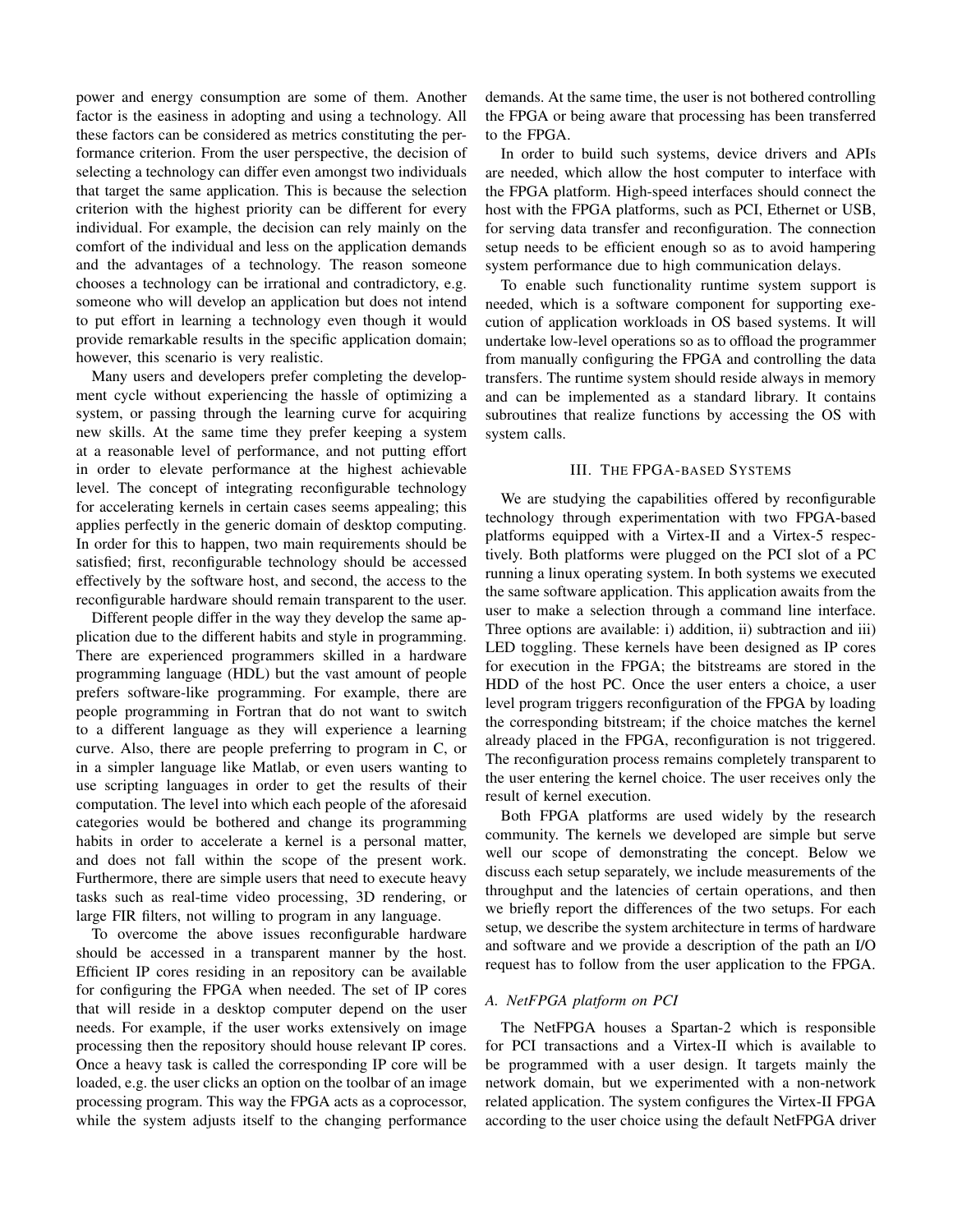and the default PCI design interface loaded into the Spartan-2 FPGA. To reprogram the Virtex-II FPGA and transfer the data to it from the host we used the NetFPGA API. Two are the main modules that configure the FPGAs; the Configurable PCI module (CPCI) loaded into the Spartan-2 device, and the Configurable Network module (CNET) loaded into the Virtex-II device.

The communication between the Spartan-2 and the Virtex-II concerns the latter's reconfiguration and the data I/O transfers. The CPCI module drives the reprogramming signals that are attached to the 8-bit SelectMAP configuration port of the Virtex-II in order to control the reconfiguration process. In particular, reconfiguration is triggered by a software program in the host that opens a bitstream and sends quantities of 32 bit words to a register in the CPCI module. The latter inserts the data to a FIFO in order to address synchronization issues. The configuration data are then read from the FIFO and sent to the SelectMAP configuration port of the Virtex-II FPGA.



Figure 1. CNET module placed in the Virtex-II FPGA

Data transactions between the CPCI and the CNET are carried out through a register I/O interface. We used the standard cpci bus module of the CNET design for the communication between the two FPGAs, which is shown in Figure 1. This module contains two FIFOs and an FSM for control purposes. The two FIFOs are used for storing temporarily the requests and the responses, which pass through a single bidirectional port connecting the two FPGAs. The bus fsm module is an FSM responsible for dispatching the incoming requests and passing the appropriate arguments to the calculation unit. The calc unit is the only module that differs amongst the three designs, while the interface with the bus\_fsm is the same for all designs.

The interface of the software with the hardware is achieved by a user level API combined with a kernel level driver provided by the NetFPGA. This provides access to a virtual register file in the CNET module. Figure 2 shows the stages for each request starting from the user level application until it reaches the hardware. The user application sends/receives data to/from the device by calling the proper writeReg/readReg functions. These functions are implemented in the user level API and depending on the driver they may either perform a transaction through a register operation or through a network socket; we used the register operation. In both cases, there



Figure 2. Software components needed for the communication between software and hardware



Figure 3. Overall system connection

is an IOCTL system call which is invoked in order to pass the appropriate parameters to the kernel level. The IOCTL system call passes the control to the device driver where the device specific IOCTL function is implemented. Then the driver performs the appropriate copies of the parameters from user memory space to kernel memory space. The last step is to perform the appropriate copy to/from the device memory space. Figure 3 illustrates the connection between the software and the hardware blocks of the system.

Table I has the time needed for each distinct operation. Reconfiguration time includes the time for opening/closing the device. A noticeable fact is that in case two sequential writes are executed, the second write takes less time than the first one.

## *B. XUPV5 platform on PCI*

The same system was implemented using the XUPV5 platform which was plugged on the PCI express interface. Transactions were carried out through register I/O. The software components of this setup include the necessary driver and a simple user level program. The latter sends/receives the appropriate arguments to/from the kernel driver by issuing the IOCTL system call. The driver is then responsible for transmitting the data and receiving the results.

This setup does not support reconfiguration of the FPGA through the PCI interface. Instead, reconfiguration is performed through the JTAG interface using the vendor's USB programmer. When the system is in running state, there is a sequence of states that need to be performed in order to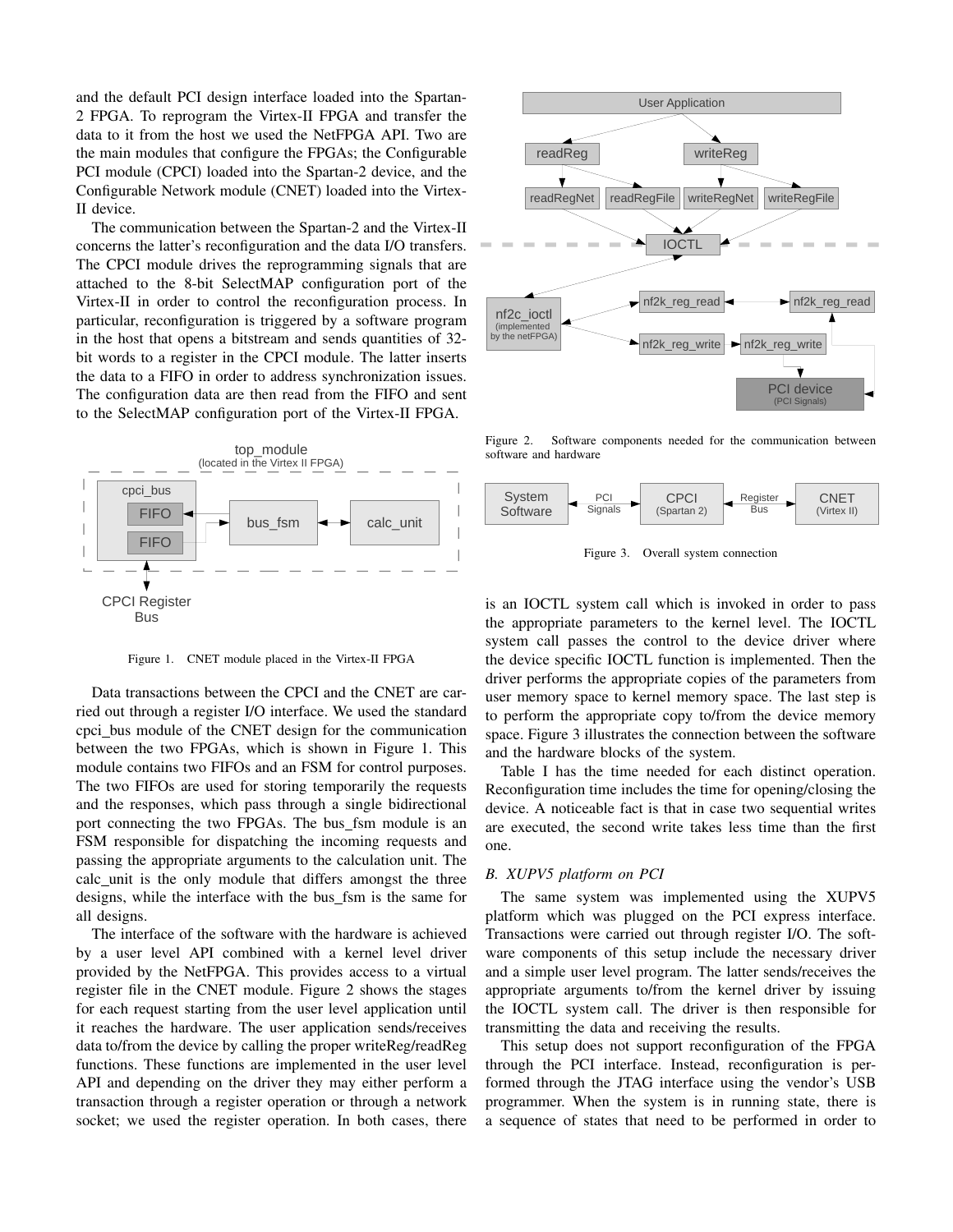Table I OPERATIONS FOR ACCESSING THE FPGA IN THE NETFPGA

| Operation       | Time          |
|-----------------|---------------|
| Reconfiguration | 3,806.0 ms    |
| Open            | $37.8$ us     |
| Read            | $5.3$ us      |
| Write           | 6.75, 1.75 us |
| Close           | $10.5$ us     |

Table II ACTIONS NEEDED TO RECONFIGURE THE FPGA IN THE XUPV5

| Action                                          | Time $(ms)$ |
|-------------------------------------------------|-------------|
| Driver Removal, Device Disable                  | 27.1        |
| Reconfiguration                                 | 18.513.5    |
| PCI Rescan, PCI Device Enable, Driver Insertion | 10.1        |

reconfigure the FPGA. First, we need to disable the PCI express device by removing the driver and disabling the PCI express port on which the FPGA platform is placed. At this point the FPGA can be reconfigured. Once it is completed, we need to rescan all the PCI express interfaces for new devices. Finally, we need to enable the device and insert the driver to the kernel. Table II shows the distinct actions that should take place along with the time needed per action. These actions should occur in the given sequence every time the FPGA is reconfigured.



Figure 4. Route for I/O request from software to hardware

Once the device is configured, our user level application can communicate with it. The route of a request from the user application to the hardware and vice versa is shown in Figure 4. A user application that wishes to send data to the FPGA opens the device and issues an IOCTL request. The IOCTL request requires a number of parameters, such as the address of the register the user wishes to access and the data the user wishes to write. The data are then passed to the XPCIe IOCTL which is a function implemented by the driver provided by the vendor. This function calls the XPCIe ReadReg in case of a register read or the XPCIe WriteReg in case of a register write. These functions compute the real hardware address of the memory mapped register and then they issue a readl or a writel request accordingly. Finally, in case the request is a read, the result is led back to the user application as a return value. Table III has the time required for each operation.

In this setup we measured the throughput for transactions through the register I/O and also for DMA. A reference application provided by the vendor "as it is" was used to collect throughput measurements for both device access modes

Table III OPERATIONS FOR ACCESSING THE FPGA IN THE XUPV5

| Operation | Time (us) |
|-----------|-----------|
| Open      | 13.0      |
| Read      | 15.8      |
| Write     | 3.6, 2.9  |
| Close     | 3.8       |

Table IV THROUGHPUT FOR THE XUPV5 FOR REGISTER I/O AND DMA ACCESSES

| Operation      | Throughput (Mbps) |
|----------------|-------------------|
| Register Read  | 8.8               |
| Register Write | 5.6               |
| DMA Write      | 784.0             |
| DMA Read       | 496.0             |

shown in Table IV. It should be noted that we didn't use the DMA access mode for our software application.

#### *C. Analysis and Evaluation*

Two functional systems have been demonstrated with an FPGA acting as coprocessor to the host CPU. The FPGA platforms are inexpensive and can be used in desktop computing by plugging them into the PCI slot. Two basic operations should be supported; FPGA reconfiguration and data transfer between the host and the FPGA. The whole process is transparent to the user as the latter is not aware when the host software initiates the injection of a bitstream to the FPGA.

From the performance aspect the two systems do not perform well both in terms of reconfiguration time and data transfer time. The performance barriers can be due to improper choices by the designer or due to the available solutions provided by the vendor. Table V consolidates some characteristics of the two systems. The rates for reconfiguration and data transfer are not even close to the theoretical maximum. Also, in both systems we have not used the more efficient DMA access mode, which can offer remarkable performance as shown in Table IV. Still, even though we used the reference application provided by the vendor, the theoretical throughput of PCIe with single lane width  $(1x)$ , i.e. 2 Gbps, was not achieved. The same result was obtained in [1]. Moreover, configuration either through the SelectMAP or JTAG is not close to the theoretical maximum. Configuration through JTAG is inherently slow [2], and alternative solutions would offer faster reconfiguration.

The main difference between the two setups is that in the NetFPGA the PCI interface is implemented on a different FPGA than the one configured with the user design, while in the XUPV5 the same FPGA holds the PCI and the user design. Thus in the former case the Virtex-II is configured by a dedicated FPGA controlling the signals of the SelectMAP port through the PCI, but in the latter case Virtex-5 cannot be programmed directly through the PCI.

In the same way the FPGAs are fully reconfigured they can also be reconfigured in part. Each of the three simple cores occupies less than 1% of the FPGA resources, either